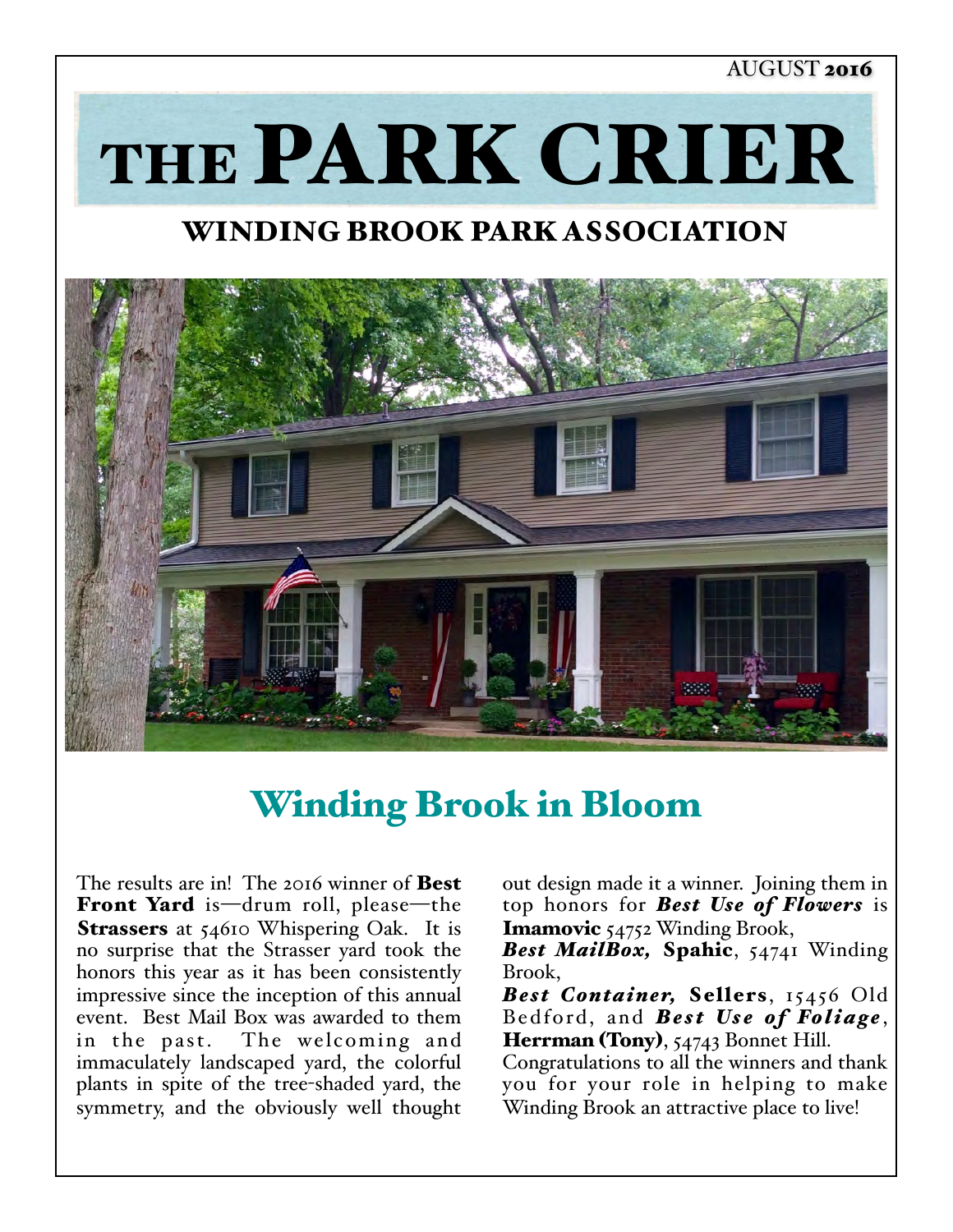## In Case You Forgot What Your Dues Pay For…

Winding Brook is what we as residents make it and our dues make all the difference in making it the neighborhood we are proud to call our own. The following is a list that is not all-inclusive but highlights many of the top items where our dues are spent:

- 1. Entrance maintenance including mowing, trimming, weeding, mulching, planting.
- 2. **Sprinklers**—turning off and on, and any needed repairs.
- 3. Insurance
- 4. Storage facility
- $\beta$ . The **Easter Egg Hunt** that our families consider a WB tradition.
- 6. Annual Halloween Party
- $\sigma$ . Gift To the Community which includes security costs, lighting for the little house, candy canes, sign replacements and repairs as needed.
- 8. Annual Garage Sale
- 9. Luminaries
- 10.Website
- II. Crier printing
- 12. PO Box

If you haven't already done so, please join in and support your neighborhood by paying your annual dues!

## **WBPA Board**

*Scott Kachmarik, President Tammy Emery, Vice President Jane Mason, Secretary Bill Bagatini, Treasurer Laurel Eslinger, Crier Editor* 

**Mike Babcock—Sharon Burden—Brian Coffman— Michael Miller—Chris Peregrine—Kathy Smith**

## 2016 Directory

You will be able to view the 2016 Directory on our website as soon as that is up and ready which will be in the very near future. Once that has been accomplished, it will be formatted for a print edition.

It is never too late to pay your dues! Send your check to PO Box 6566, South Bend, IN 46660. Dues that were received since the last Crier were not available for this edition.

## New Website

It is getting closer! Please stay tuned for the announcement of the launch date of our new and incredible website!

*Something you could help with while we wait: Do you have photos of WB in its early days? Event pictures fom anytime? T h e re w i ll b e a n opportunity to include those on the website and we hope you can help with this trip down memory lane!*

You can send them to wbpahome@gmail.com

## *Winding Brook Alert System*

Have you signed up? Since its inception, alerts have gone out indicating burglaries in the neighborhood as well as lost pets. It is an expedient means of communication and sure beats a telephone tree! By text message:

text WBRESIDENT to 84483 to receive future text alerts.

By email:

enter your email address at the following link:

[https://www.rainedout.net/](https://www.rainedout.net/team_page.php?a=a4a3c621564fe250c152) team\_page.php?

a=a4a3c621564fe250c152 After you enter your email address, agree to terms of service and then you are finished. Ignore the section that asks for a Private Key.

You will receive alerts by email after you are signed up.

If you feel something is worthy of sending out via the alert system, please contact any Board member who will determine if that is the appropriate way to get your message out to the residents.

Next **WBPA Board Meeting Wednesday, September 21 6:30pm St. Joseph Regional Medical Center Dining Room All residents are encouraged to attend!**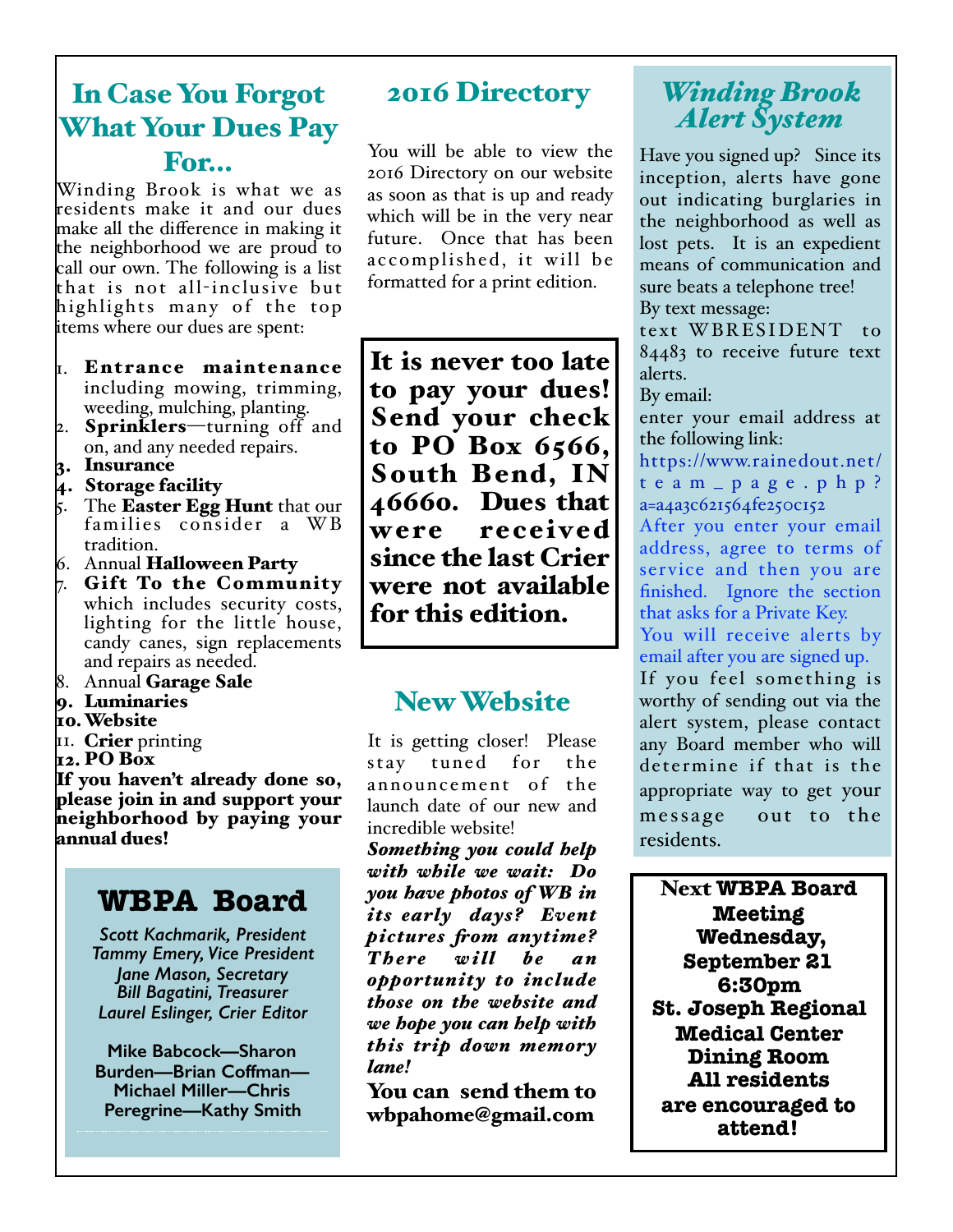# Winding Brook in Bloom-<br>the rest of the best

The first place winners are listed on Page 1. Here are the runners-up:

#### *Best Front Yard*

- 
- 2. Mackey—54736 Merrifield<br>3. Demers—15345 Whispering Oak<br>3. Imamovic--54752 Winding Brook<br>4. Holt--15355 Old Bedford<br>5. Koziatek—54701 Winding Brook<br>5. Spahic--54741 Winding Brook
- 
- 
- 

*Best Use of Flowers*

2. Buhr--15311 Fox Run<br>3. Miller, Michael—15590 Briarton<br>4. Spahic—54741 Winding Brook<br>5. Krieger--15665 Winding Brook

#### *Best Container*

2. Demers--15345 Whispering Oak<br>3. DeLee--15600 Merrifield<br>4.Miller, Richard—15344 Carriage<br>Lane 5. Cybulski--15432 Carriage Lane

#### Best MailBox

2. Imamovic—54752 Winding Brook<br>3. Mackey—54736 Merrifield<br>4. Porter—15661 Hearthstone<br>5. Sellers—15456 Old Bedford

*Best Use of Foliage*

- 2. Bradley—54724 Merrifield 3. Brennan—15831 Branch Water 4. Van Slype—15610 Hearthstone 5. Spalding—15312 Fox Run
- 
- 
- 

## the rest of the best — **AROUND THE PARK**

#### Welcome to Our New Residents

Julia and Thomas Andy Putman are the new residents at 54706 Winding Brook Drive along with their three sons and their golden retriever, Basil. They moved here from Houston, Texas because Andy joined the faculty of Notre Dame as a math professor. Julia is an architect and is continuing to work remotely for the practice she worked for in Houston. Julia and the boys are very involved in scouting, she enjoys running, and loves to garden. She has enjoyed meeting neighbors while<br>out in her yard. Andy is a biker. They are excited to have moved to such a welcoming. and friendly community and look forward to getting to know all of their Winding Brook neighbors.







of Foliage, Best Mailbox. Flowers

**The American State of the American State**